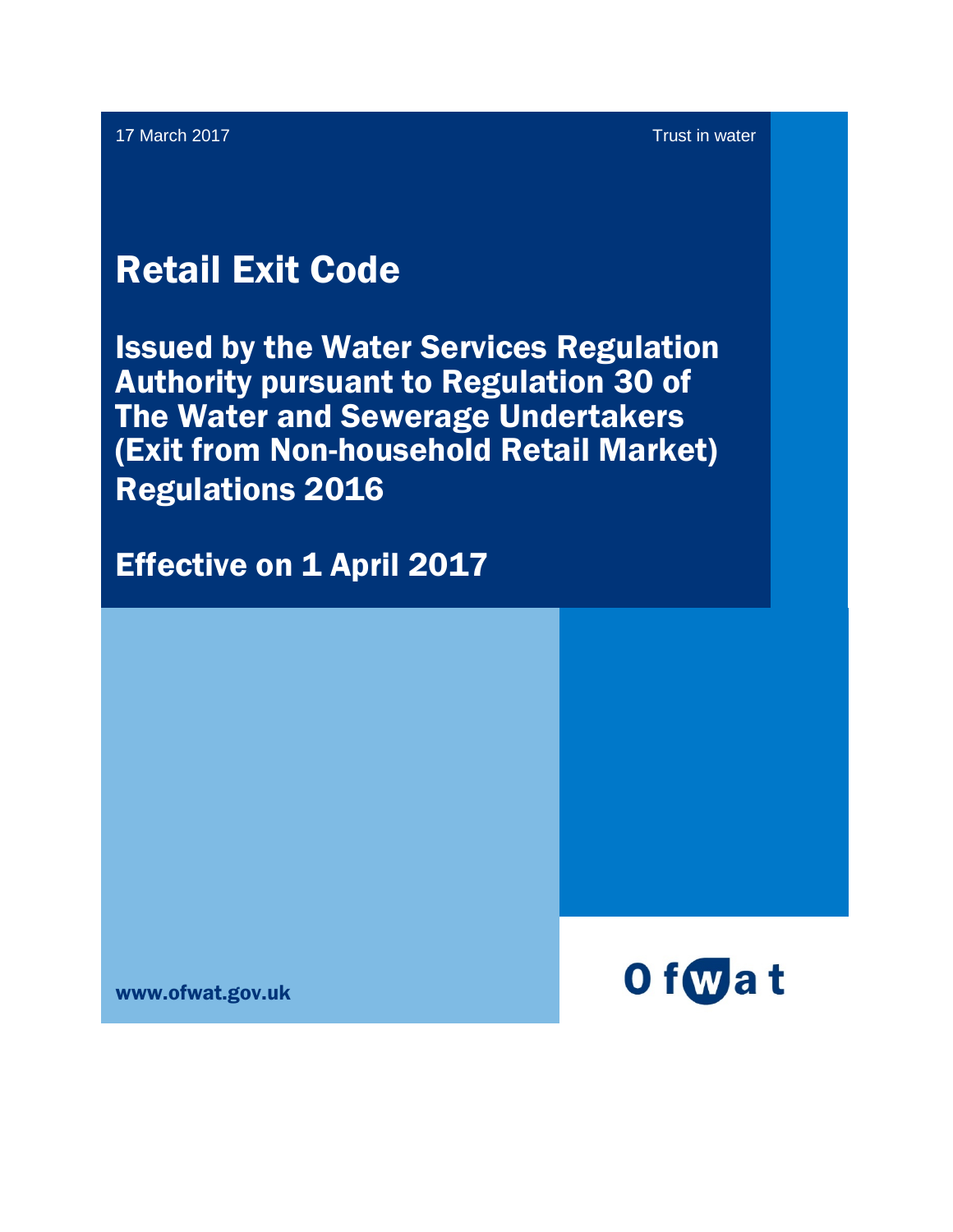## Change History

| <b>Version</b><br><b>Number</b> | <b>Date of</b><br><b>Issue</b> | <b>Reason For</b><br><b>Change</b> | <b>Change Control</b><br><b>Reference</b> | <b>Sections</b><br><b>Affected</b> |
|---------------------------------|--------------------------------|------------------------------------|-------------------------------------------|------------------------------------|
|                                 |                                |                                    |                                           |                                    |
|                                 |                                |                                    |                                           |                                    |
|                                 |                                |                                    |                                           |                                    |
|                                 |                                |                                    |                                           |                                    |
|                                 |                                |                                    |                                           |                                    |
|                                 |                                |                                    |                                           |                                    |
|                                 |                                |                                    |                                           |                                    |
|                                 |                                |                                    |                                           |                                    |
|                                 |                                |                                    |                                           |                                    |
|                                 |                                |                                    |                                           |                                    |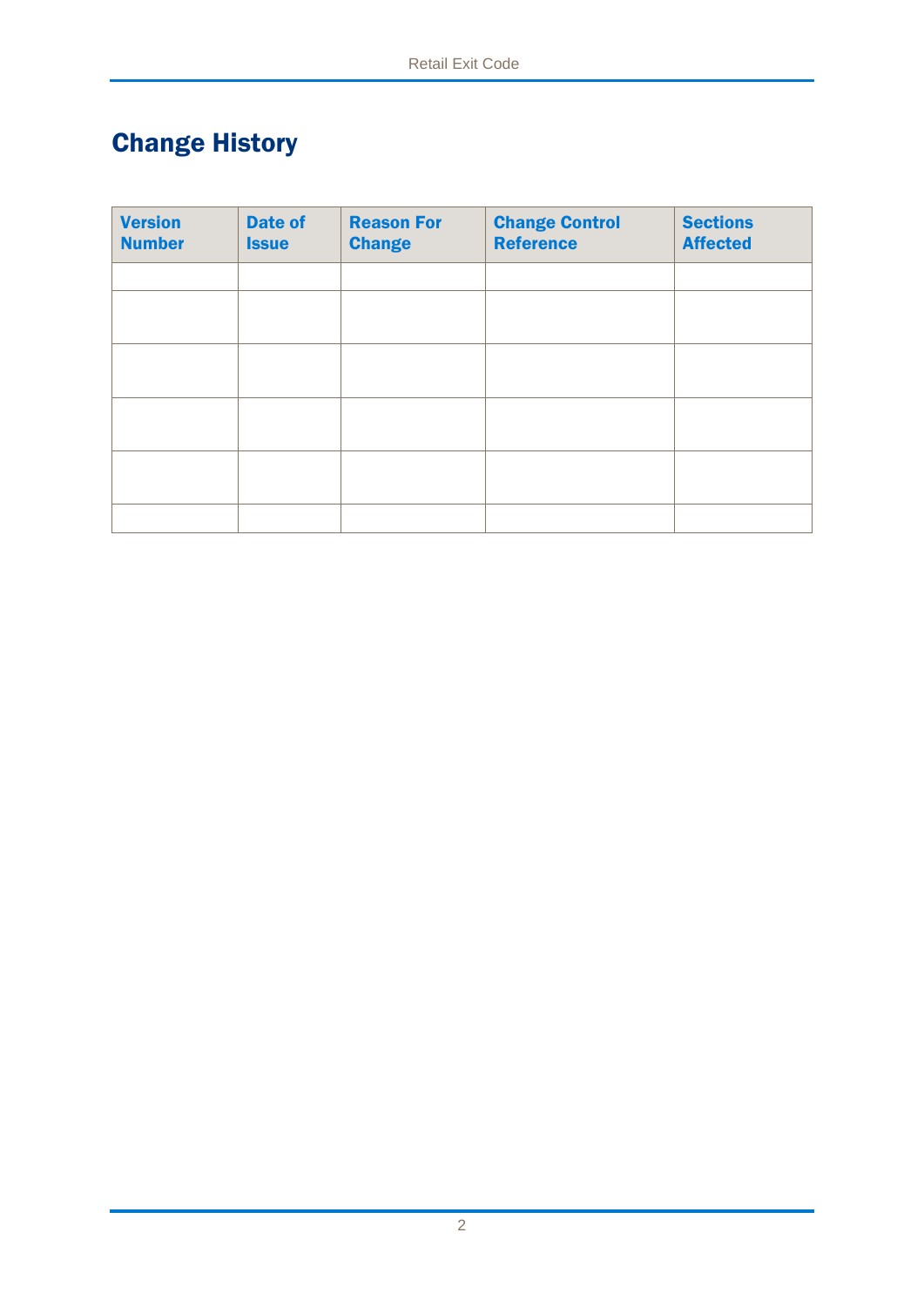## Contents

| 1.  |                                                                         |  |  |  |
|-----|-------------------------------------------------------------------------|--|--|--|
| 1.1 |                                                                         |  |  |  |
| 1.2 |                                                                         |  |  |  |
| 2.  |                                                                         |  |  |  |
| 2.1 |                                                                         |  |  |  |
| 2.2 |                                                                         |  |  |  |
| 2.3 |                                                                         |  |  |  |
| 3.  | Provisions about Schemes of Terms and Conditions for Transferred        |  |  |  |
|     |                                                                         |  |  |  |
| 3.1 |                                                                         |  |  |  |
| 3.2 |                                                                         |  |  |  |
| 4.  | Provisions about Schemes of Terms and Conditions for Eligible Exit Area |  |  |  |
|     |                                                                         |  |  |  |
| 4.1 |                                                                         |  |  |  |
| 4.2 |                                                                         |  |  |  |
| 5.  | Provisions about Schemes of Terms and Conditions for Eligible Exit Area |  |  |  |
|     |                                                                         |  |  |  |
| 5.1 |                                                                         |  |  |  |
| 5.2 |                                                                         |  |  |  |
| 6.  |                                                                         |  |  |  |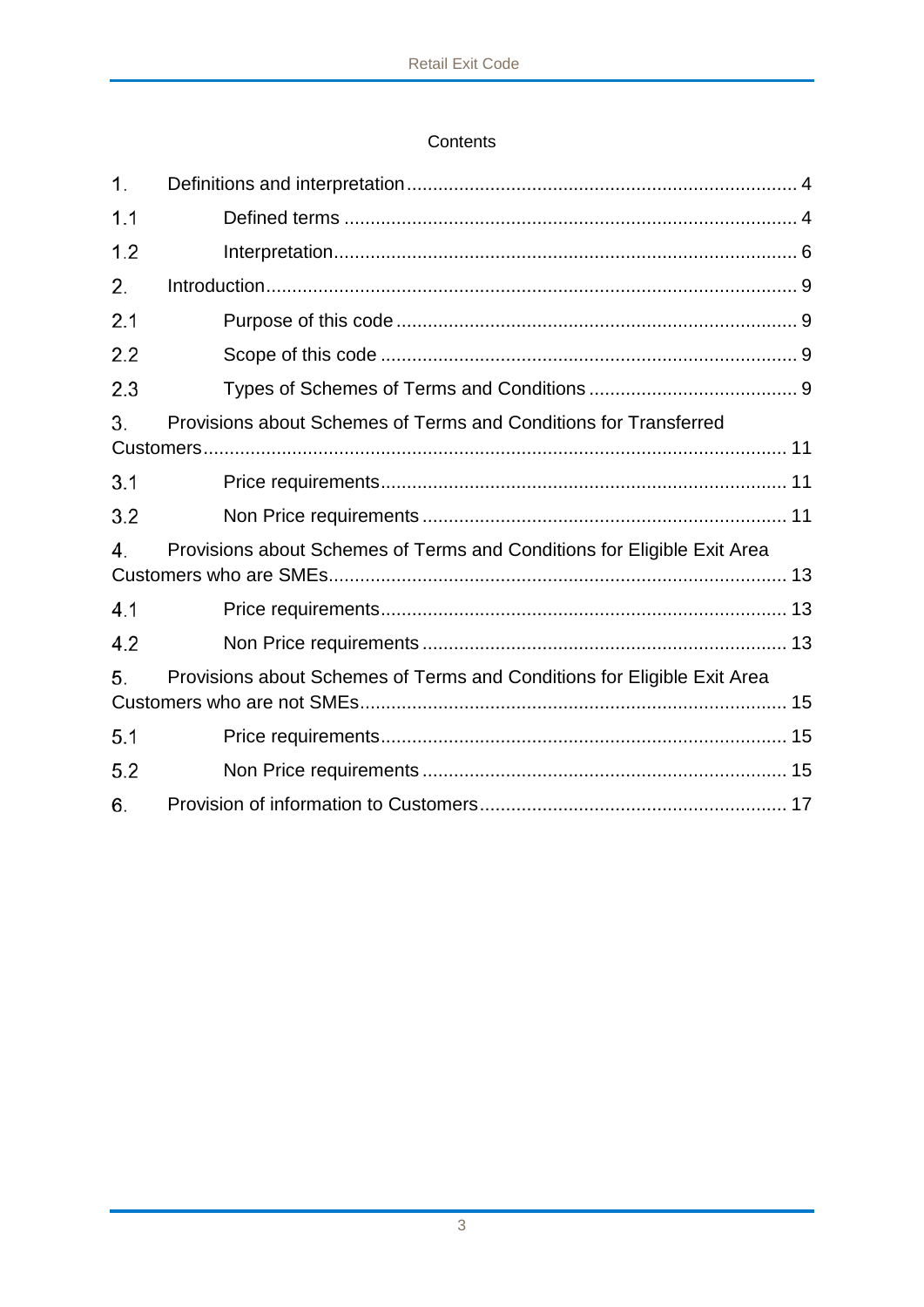## <span id="page-3-0"></span>1. Definitions and interpretation

## $1.1$ Defined terms

<span id="page-3-1"></span>In this document the following capitalised terms shall have the following meaning:

| <b>Definitions</b>                 |                                                                                                                                                                                                                                    |  |  |  |
|------------------------------------|------------------------------------------------------------------------------------------------------------------------------------------------------------------------------------------------------------------------------------|--|--|--|
| <b>Term</b>                        | <b>Definition</b>                                                                                                                                                                                                                  |  |  |  |
| "1991 Act"                         | the Water Industry Act 1991                                                                                                                                                                                                        |  |  |  |
| "2014 Act"                         | the Water Act 2014                                                                                                                                                                                                                 |  |  |  |
| "Acquiring Licensee"               | a Licensee which has a duty pursuant to the Exit<br>Regulations to continue the supply of water or provision<br>of sewerage services to any Transferred Customer on<br>and after the Exit Date.                                    |  |  |  |
| "Appointment"                      | the instrument of appointment granted to an a relevant<br>undertaker under the 1991Act                                                                                                                                             |  |  |  |
| "Area"                             | any area for which an Appointment is held                                                                                                                                                                                          |  |  |  |
| "Business Day"                     | the period of 08:00 to 18:00 hours on any day other<br>than a Saturday or Sunday, or Christmas Day, Good<br>Friday or any day which is a bank holiday in England<br>and Wales under the Banking and Financial Dealings<br>Act 1971 |  |  |  |
| "Cancellation Request"             | as defined in the Wholesale-Retail Code                                                                                                                                                                                            |  |  |  |
| "Charges Scheme"                   | a charges scheme produced by a relevant undertaker<br>pursuant to s143 of the 1991 Act                                                                                                                                             |  |  |  |
| "Eligible Exit Area<br>Customers"  | the owner or occupier of Eligible Premises in an Exit<br>Area                                                                                                                                                                      |  |  |  |
| "Eligible Water Supply<br>Licensee | as defined in the Exit Regulations                                                                                                                                                                                                 |  |  |  |
| "Eligible Licensee"                | an Eligible Water Supply Licensee or an Eligible<br>Sewerage Licensee.                                                                                                                                                             |  |  |  |
| "Eligible Premises"                | as defined in Wholesale-Retail Code.                                                                                                                                                                                               |  |  |  |
| "Eligible Sewerage<br>Licensee"    | as defined in the Exit Regulations                                                                                                                                                                                                 |  |  |  |
| "Exit Area"                        | the area of appointment of an Undertaker that has<br>exited the retail market in accordance with the Exit<br>Regulations;                                                                                                          |  |  |  |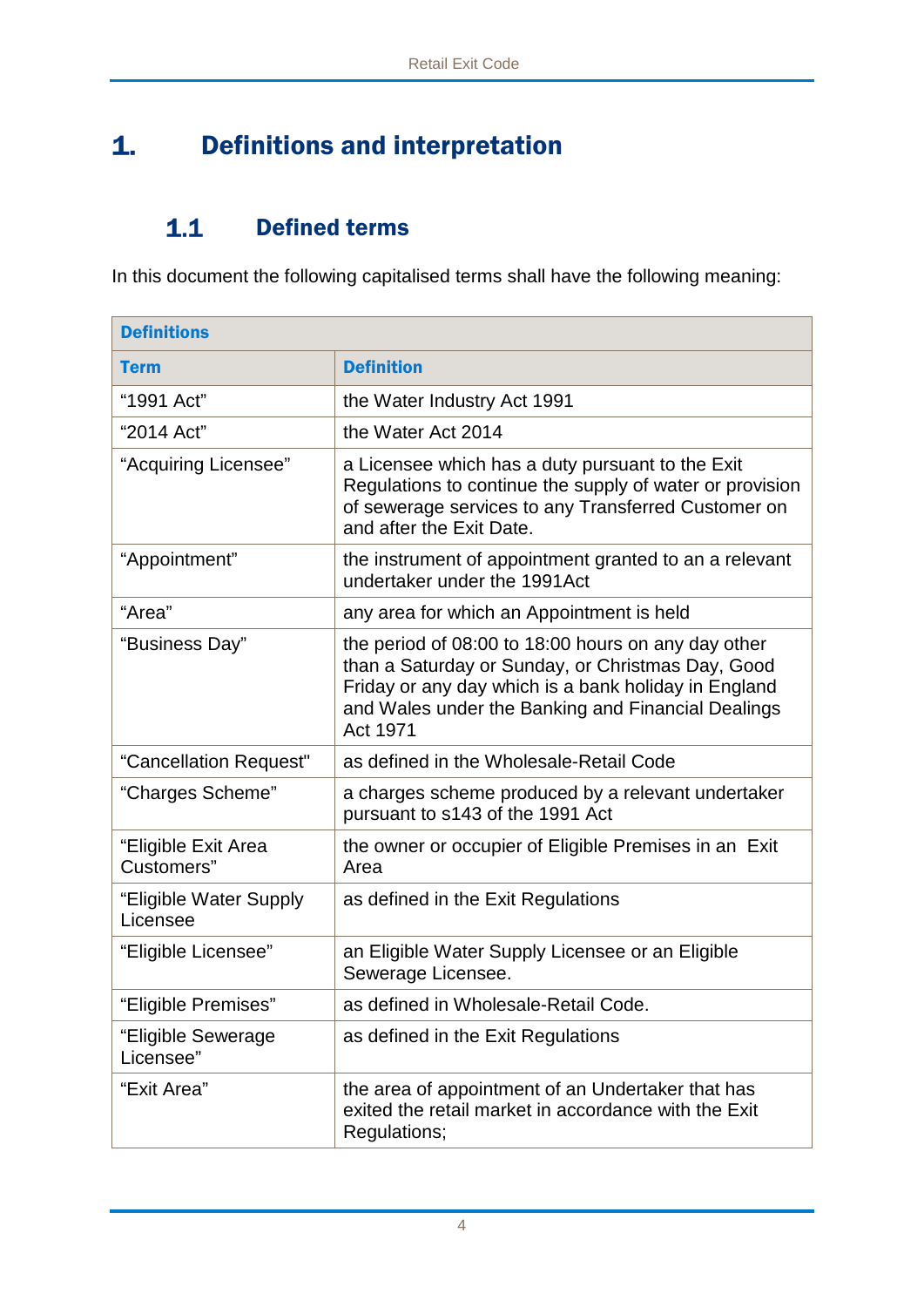| <b>Definitions</b>                            |                                                                                                                                                                                                                                                                                                                                                                                                                                                                                                                                                                                                                                                                                                                                                                                                                                                                                                                                                                                                                                      |  |  |
|-----------------------------------------------|--------------------------------------------------------------------------------------------------------------------------------------------------------------------------------------------------------------------------------------------------------------------------------------------------------------------------------------------------------------------------------------------------------------------------------------------------------------------------------------------------------------------------------------------------------------------------------------------------------------------------------------------------------------------------------------------------------------------------------------------------------------------------------------------------------------------------------------------------------------------------------------------------------------------------------------------------------------------------------------------------------------------------------------|--|--|
| <b>Term</b>                                   | <b>Definition</b>                                                                                                                                                                                                                                                                                                                                                                                                                                                                                                                                                                                                                                                                                                                                                                                                                                                                                                                                                                                                                    |  |  |
| "Exit Date"                                   | as defined in the Exit Regulations                                                                                                                                                                                                                                                                                                                                                                                                                                                                                                                                                                                                                                                                                                                                                                                                                                                                                                                                                                                                   |  |  |
| "Exit Regulations"                            | means The Water and Sewerage Undertakers (Exit<br>from Non-Household Retail Market) Regulations 2016                                                                                                                                                                                                                                                                                                                                                                                                                                                                                                                                                                                                                                                                                                                                                                                                                                                                                                                                 |  |  |
| "Go Live Date"                                | 1 April 2017                                                                                                                                                                                                                                                                                                                                                                                                                                                                                                                                                                                                                                                                                                                                                                                                                                                                                                                                                                                                                         |  |  |
| "Law"                                         | as defined in the Wholesale-Retail Code                                                                                                                                                                                                                                                                                                                                                                                                                                                                                                                                                                                                                                                                                                                                                                                                                                                                                                                                                                                              |  |  |
| "Licence"                                     | a water supply licence or a sewerage licence                                                                                                                                                                                                                                                                                                                                                                                                                                                                                                                                                                                                                                                                                                                                                                                                                                                                                                                                                                                         |  |  |
| "Licensee"                                    | the holder of a Licence                                                                                                                                                                                                                                                                                                                                                                                                                                                                                                                                                                                                                                                                                                                                                                                                                                                                                                                                                                                                              |  |  |
| "Market Operator"                             | as defined in the Wholesale-Retail Code                                                                                                                                                                                                                                                                                                                                                                                                                                                                                                                                                                                                                                                                                                                                                                                                                                                                                                                                                                                              |  |  |
| "Permitted Adjustment"                        | the adjustment that the relevant undertaker for the retail<br>exit area in which the Transferred Customer's Eligible<br>Premises are located would have been entitled or<br>required to make to the part of the Charges Scheme<br>applicable to the Transferred Customer and/or Eligible<br>Exit Area Customer pursuant to the notice given by the<br>Authority to the relevant undertaker on 16 December<br>2016 of a determination of price controls under that<br>undertaker's Appointment, save that, instead of<br>"wholesale revenue", the Licensee shall include the<br>relevant Wholesale Charges for the class of customer<br>which would include the Transferred Customer and/or<br>the Eligible Exit Area Customer. This adjustment would<br>include the possibility of making adjustments to tariffs to<br>rebalance charges between customers and to make<br>adjustments to meet control limits, in each year to<br>which the determination of price controls applies, as<br>would apply had the undertaker not exited. |  |  |
| "Scheme of Terms and<br><b>Conditions</b>     | the scheme or schemes made by Licensees pursuant<br>to Regulation 29 of the Exit Regulations                                                                                                                                                                                                                                                                                                                                                                                                                                                                                                                                                                                                                                                                                                                                                                                                                                                                                                                                         |  |  |
| "Small and Medium-<br>sized Enterprise (SME)" | an Eligible Exit Area Customer with fewer than 250<br>employees.                                                                                                                                                                                                                                                                                                                                                                                                                                                                                                                                                                                                                                                                                                                                                                                                                                                                                                                                                                     |  |  |
| "Transferred Customer"                        | the owner or occupier of Eligible Premises which were<br>transferred to the Acquiring Licensee on the Exit Date                                                                                                                                                                                                                                                                                                                                                                                                                                                                                                                                                                                                                                                                                                                                                                                                                                                                                                                      |  |  |
| "Wholesale Charges"                           | as defined in the Wholesale-Retail Code                                                                                                                                                                                                                                                                                                                                                                                                                                                                                                                                                                                                                                                                                                                                                                                                                                                                                                                                                                                              |  |  |
| "Wholesale - Retail<br>Code"                  | the code issued by the Authority under sections 66DA<br>and 117F of the 1991 Act                                                                                                                                                                                                                                                                                                                                                                                                                                                                                                                                                                                                                                                                                                                                                                                                                                                                                                                                                     |  |  |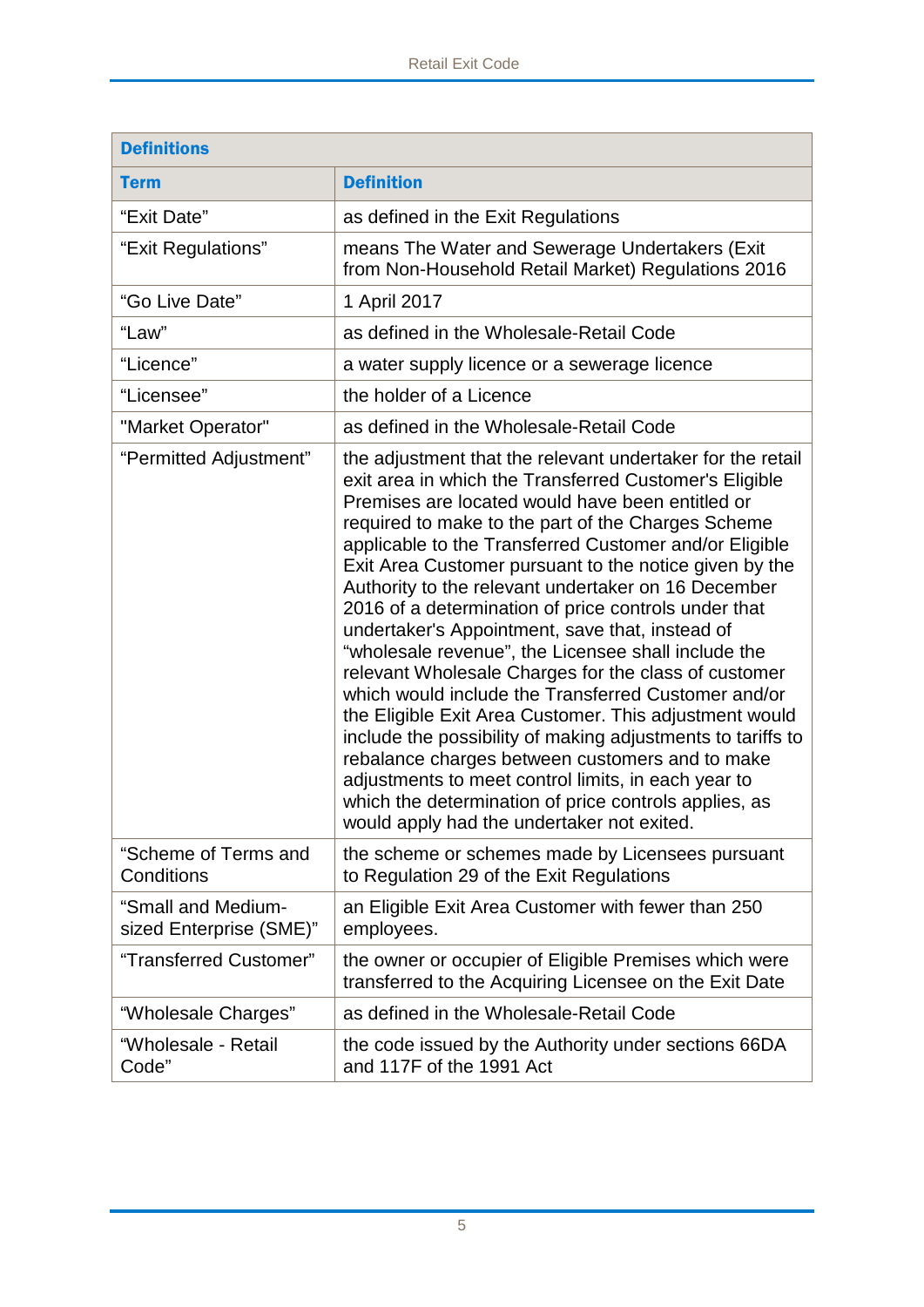## $1.2$ Interpretation

- <span id="page-5-0"></span>1.2.1 In this Retail Exit Code:
	- (a) References to 'this code' are to this Retail Exit Code;
	- (b) References to 'Sections' are to sections of this Retail Exit Code unless otherwise expressly stated;
	- (c) References to Licensees will refer to all Licensees, unless otherwise specified.
	- (d) Words imparting a gender include every gender and references to the singular include the plural and vice versa;
	- (e) Words denoting persons include individuals and bodies corporate, partnerships, unincorporated associations and other bodies (in each case, wherever resident and for whatever purpose) and vice versa;
	- (f) Save as otherwise expressly provided references to time are to local time;
	- (g) References to 'writing' or 'written' shall include email;
	- (h) References to 'day' and 'calendar day' mean the same as one another;
	- (i) References to the Retail Exit Code or any other document are to this Retail Exit Code or that document as in force for the time being and as amended, supplemented, varied, modified, renewed, replaced or extended from time to time in accordance with the requirements of this Retail Exit Code or that document (as the case may be);
	- (j) A reference to any body is:
		- (i) if that body (statutory or otherwise) is replaced by another organisation, deemed to refer to that replacement organisation; and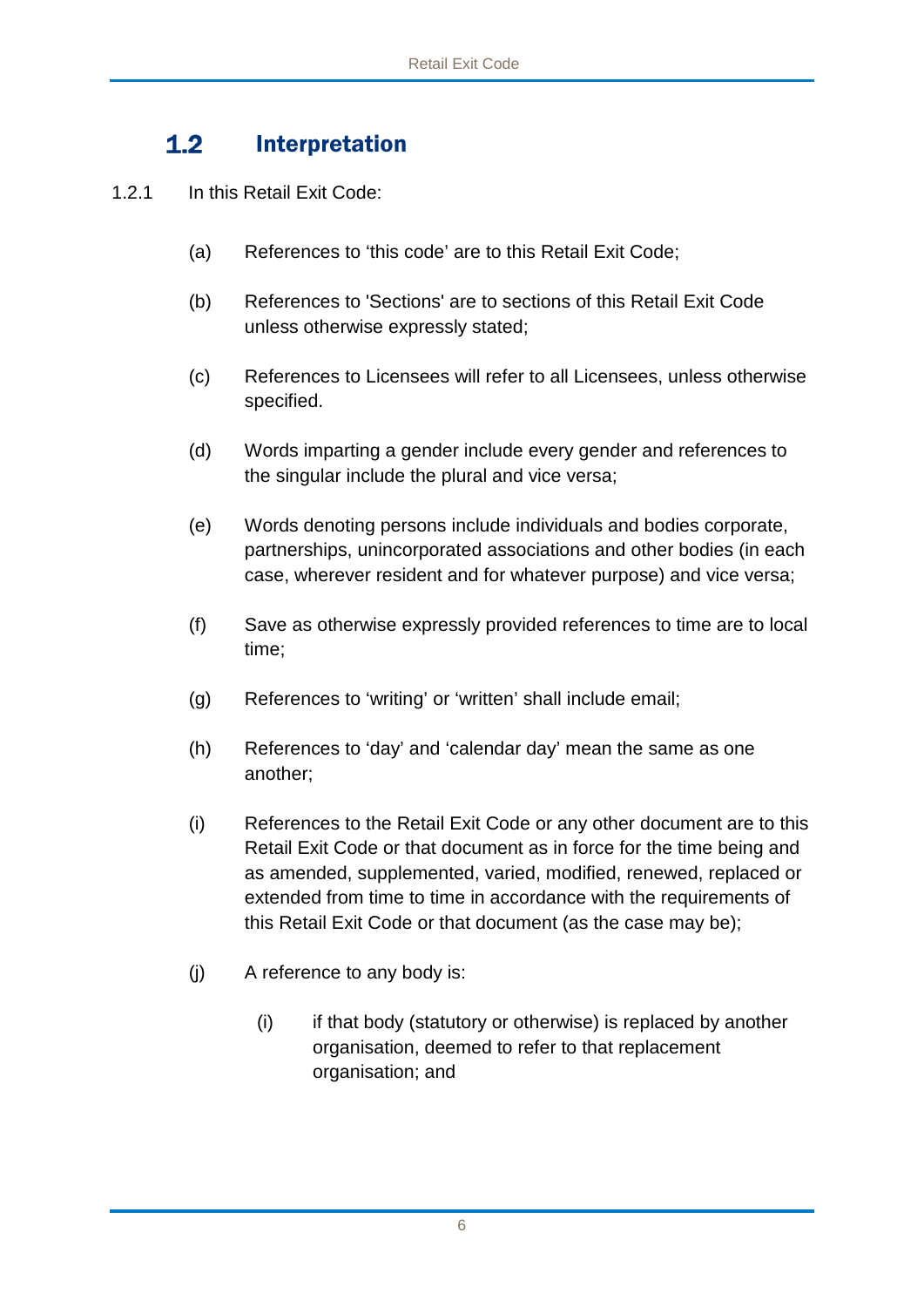- (ii) if that body (statutory or otherwise) ceases to exist, deemed to refer to that organisation which most substantially serves the same purposes as the original body;
- (k) A reference to a statute or statutory provision shall, unless otherwise stated, be construed as including:
	- (i) a reference to any orders, regulations and subordinate legislation (as defined by section 21(1) of the Interpretation Act 1978) made from time to time under the statute or statutory provision whether before or after the effective date; and
	- (ii) a reference to that statute, statutory provision or subordinate legislation as in force at the effective date and as from time to time modified or consolidated, superseded, re-enacted or replaced (whether with or without modification) after the effective date;
- (l) References to a person shall, except where the context requires otherwise, include its successors in title and permitted assignees;
- (m) A reference to a particular condition of a Licence shall be construed at any particular time as including a reference to any modification of that condition in force at that time; and
- (n) Any words or expressions used in the Water Industry Act 1991 or the Water Act 2014 shall, unless the contrary intention appears, have the same meaning when used in the Retail Exit Code.
- (o) The headings and contents table in the Retail Exit Code are for convenience only and do not affect its interpretation.
- (p) In the Retail Exit Code, the words 'other', 'includes', 'including' and 'for example' do not limit the generality of any preceding words, and any words which follow them shall not be construed as being limited in scope to the same class as the preceding words where a wider construction is possible.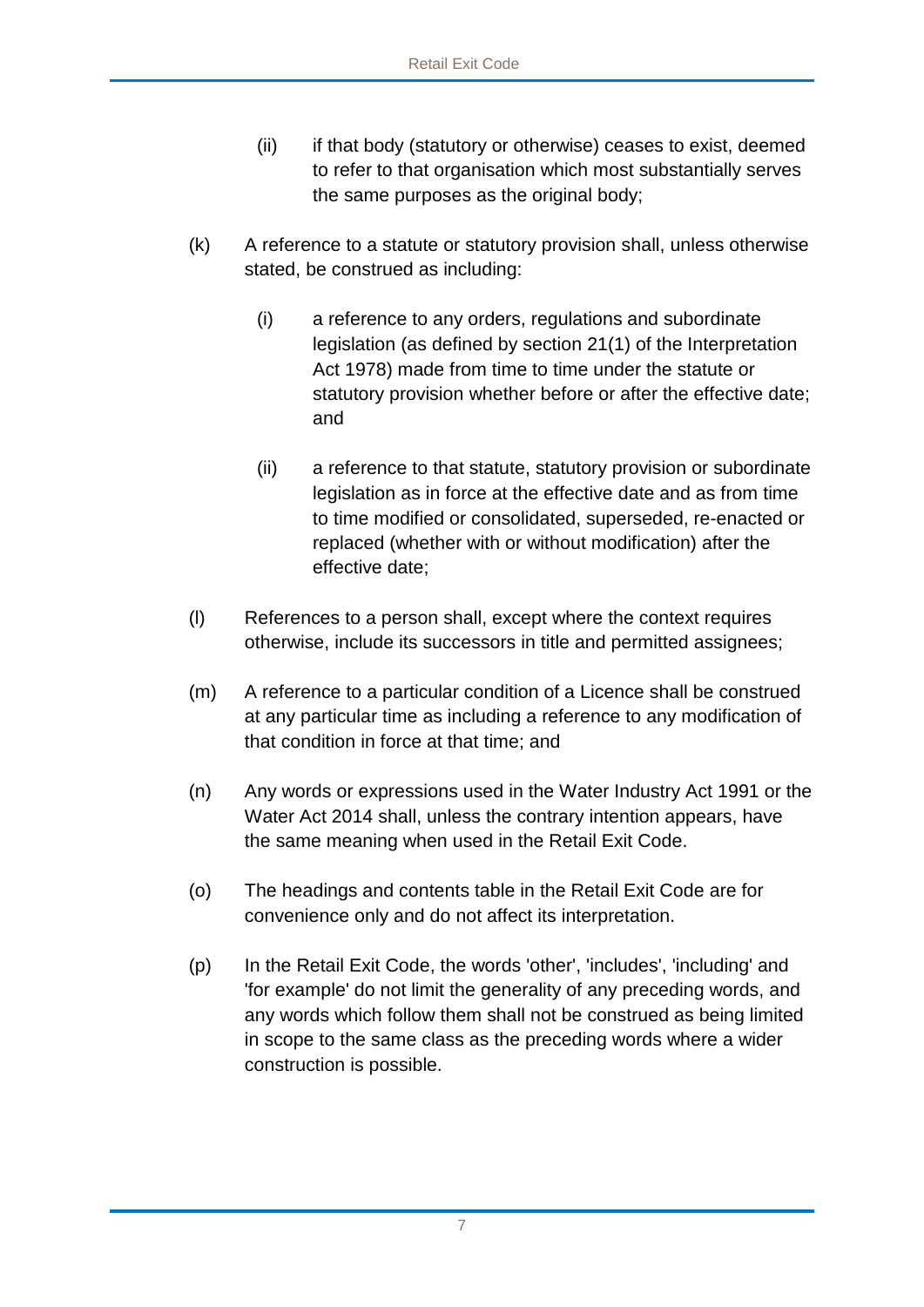- (q) In the Retail Exit Code, the words 'for the time being' mean at the relevant time now or in the future unless the context requires otherwise.
- (r) If there is any conflict between any of the following, the order of precedence shall be:
	- (i) any Law other than any Appointment, any Licence, the Market Arrangements Code, the Wholesale Retail Code, the Interim Supply Code, the Retail Exit Code and the Customer Protection Code of Practice;
	- (ii) any Appointment or Licence;
	- (iii) the Market Arrangements Code:
	- (iv) the Wholesale-Retail Code;
	- (v) the Interim Supply Code and the Retail Exit Code;
	- (vi) the Customer Protection Code of Practice.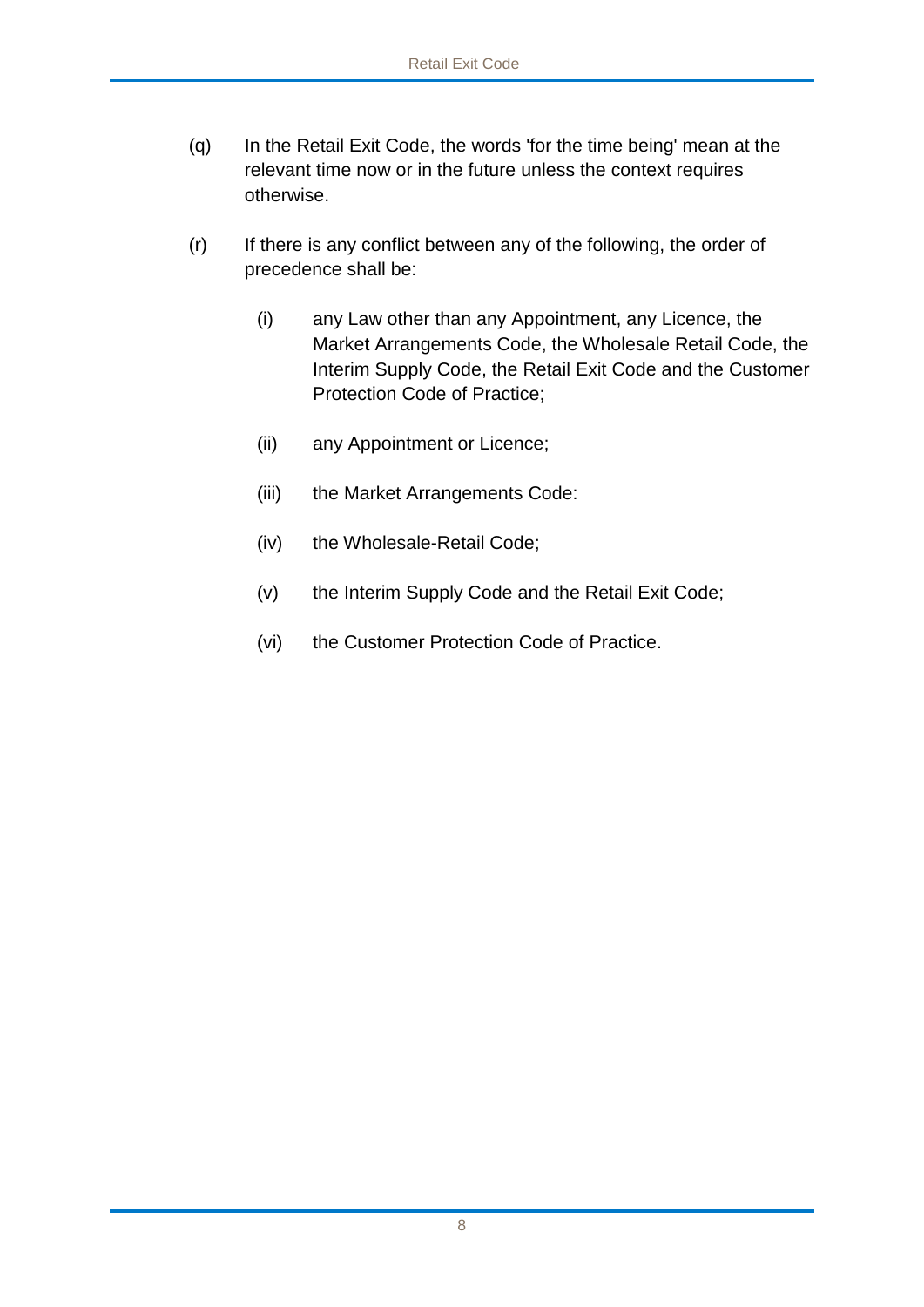## <span id="page-8-0"></span> $2.$ Introduction

#### $2.1$ Purpose of this code

- <span id="page-8-1"></span>2.1.1 This document is the code issued by the Authority pursuant to Regulation 30 of the Exit Regulations.
- 2.1.2 This code should be read in conjunction with the relevant provisions of the 1991 Act, the 2014 Act and the Exit Regulations.

### <span id="page-8-2"></span> $2.2$ Scope of this code

- 2.2.1 This code makes provision about the following:
	- (i) the principles to be applied by Licensees in developing Schemes of Terms and Conditions; and
	- (ii) the obligations placed on a Licensee to inform Eligible Exit Area Customers of its applicable Scheme of Terms and Conditions.

## <span id="page-8-3"></span> $2.3$ Types of Schemes of Terms and Conditions

- 2.3.1 An Acquiring Licensee shall ensure that it makes and from time to time revises a Scheme of Terms and Conditions which complies with the principles set out in Section 3 as well as Schemes of Terms and Conditions which comply with Sections 4 and 5. A Scheme of Terms and Conditions which is produced to comply with Section 3 shall apply to the supply of water and/or provision of sewerage services to Transferred Customers only, in the absence of agreed terms.
- 2.3.2 All Licensees who are providing or proposing to provide services to Eligible Exit Area Customers who are Small and Medium-sized Enterprises (SMEs) under their Licence(s) shall ensure that they make and from time to time revise Schemes of Terms and Conditions which comply with the principles set out in Section 4. A Scheme of Terms and Conditions which is produced to comply with Section 4 shall apply to the supply of water and/or provision of sewerage services to Eligible Exit Area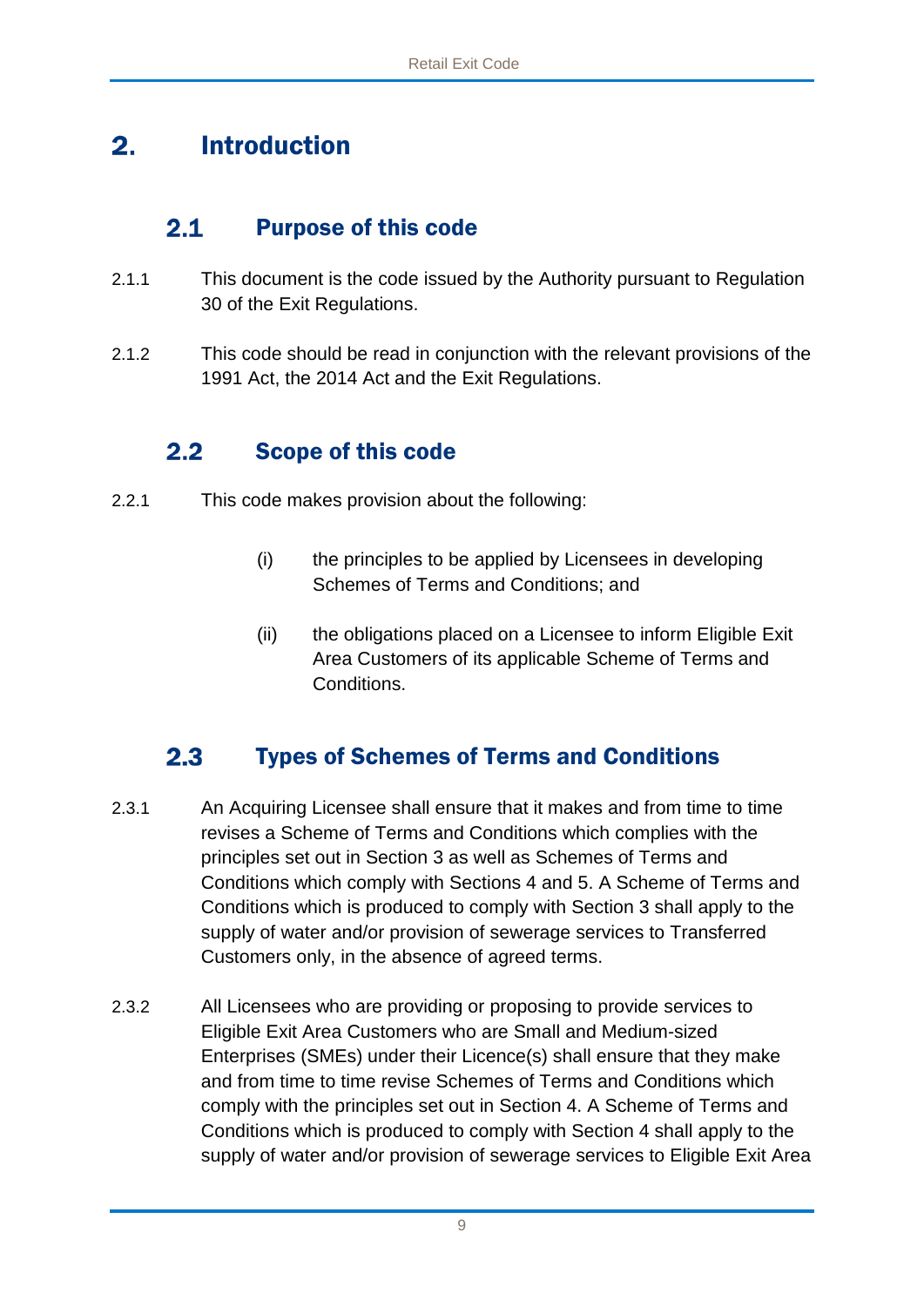Customers who are SME's in the absence of agreed terms. This may include circumstances where the Licensee has received a direction from the WSRA to supply that Eligible Exit Area Customer pursuant to the Exit Regulations or where agreed terms with that Eligible Exit Area Customer have terminated or expired without new terms being agreed and the Licensee has continued the supply of water and/or provision of sewerage services.

- 2.3.3 All Licensees who are providing or proposing to provide services to Eligible Exit Area Customers other than SMEs under their Licence(s) shall ensure that they make and from time to time revise Schemes of Terms and Conditions which comply with the principles set out in Section 5. A Scheme of Terms and Conditions which is produced to comply with Section 5 shall apply to the supply of water and/or provision of sewerage services to Eligible Exit Area Customers in the absence of agreed terms. This may include circumstances where the Licensee has received a direction from the WSRA to supply that Eligible Exit Area Customer or where agreed terms with that Eligible Exit Area Customer have terminated or expired without new terms being agreed and the Licensee has continued the supply of water and/or provision of sewerage services.
- 2.3.4 Any Scheme of Terms and Conditions should be published on the licensee's website in accordance with section 29(3)(a) of the Exit Regulations and provided to the Authority by email to [retailexitcode@ofwat.gsi.gov.uk,](mailto:retailexitcode@ofwat.gsi.gov.uk) in accordance with section 29(3)(b) of the Exit Regulations.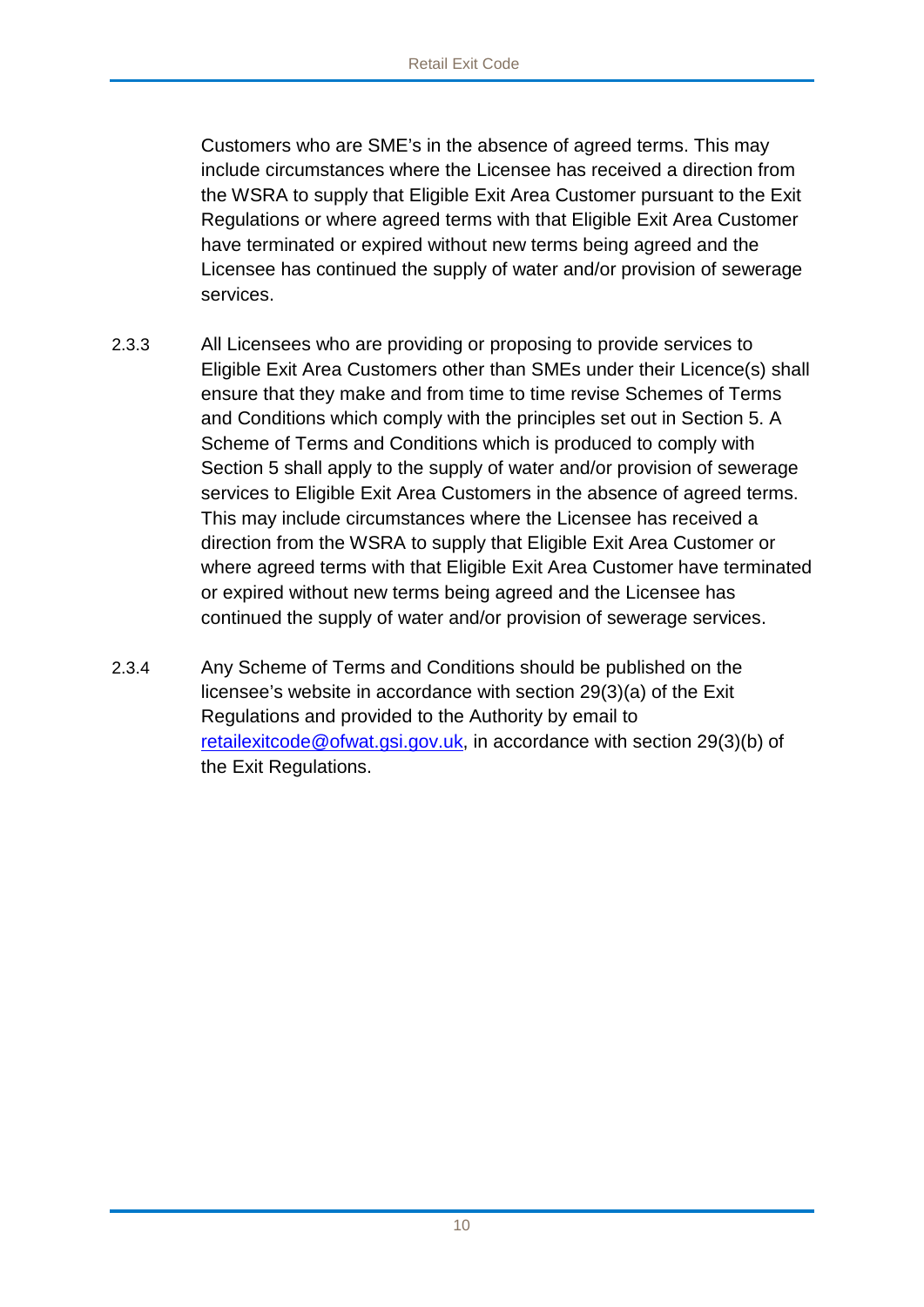## <span id="page-10-0"></span>Provisions about Schemes of Terms and  $3.$ Conditions for Transferred Customers

#### $3.1$ Price requirements

- <span id="page-10-1"></span>3.1.1 Subject to section 3.1.2, in making the price terms to be included within a Scheme of Terms and Conditions for Transferred Customers, the Acquiring Licensee must ensure that the charges payable by the Transferred Customer do not exceed the charges that would have been payable on the Exit Date by that Transferred Customer had they been able to remain with the relevant undertaker.
- 3.1.2 The Acquiring Licensee shall adjust the maximum charges payable by Transferred Customers on 1 April each year by the Permitted Adjustment.
- 3.1.3 The Authority will review the price requirements in sections 3.1.1 and 3.1.2 at the end of the first review of price limits for non-household customers for relevant undertakers after the Go Live Date to determine whether those requirements are necessary or require adjustment.

## <span id="page-10-2"></span> $3.2$ Non Price requirements

- 3.2.1 In making the non-price terms to be included in a Scheme of Terms and Conditions for Transferred Customers, the Acquiring Licensee must comply with the following principles:
- 3.2.2 the Scheme must be consistent with Acquiring Licensee's obligations under its Licence and applicable law.
- 3.2.3 A supply to be made or the services to be provided pursuant to a Scheme of Terms and Conditions may be discontinued only if
	- (a) The Acquiring Licensee would be entitled to make a request pursuant to section 61(1ZB) of the 1991 Act; or
	- (b) the Transferred Customer has consented to or has requested the discontinuance.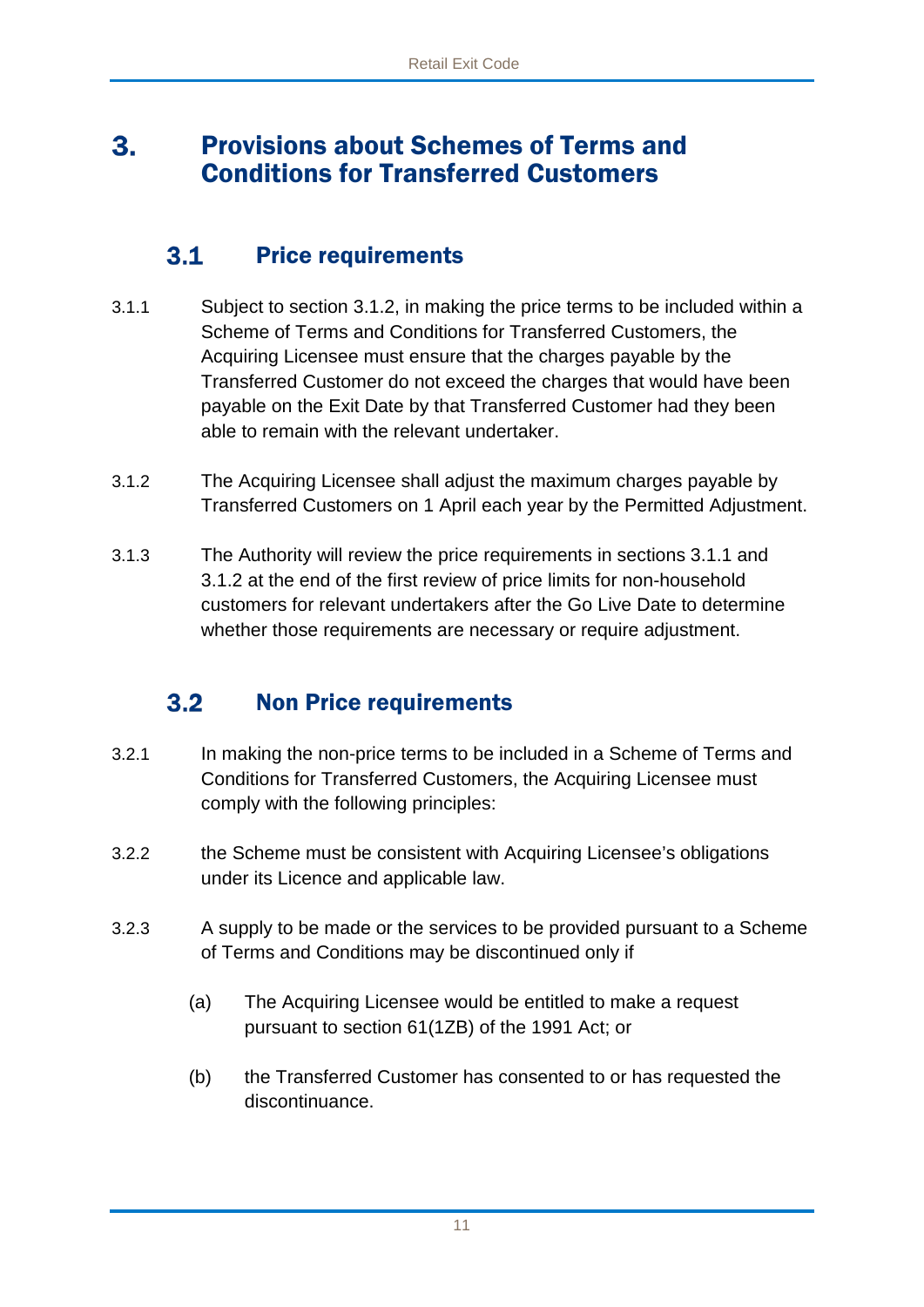- 3.2.4 Other than the right of an Acquiring Licensee to submit a Cancellation Request to the Market Operator under the Wholesale-Retail Code, nothing in the Scheme of Terms and Conditions shall prevent or restrict the Transferred Customer's right or ability to transfer the supply of its retail service to another Licensee or to other terms and conditions offered by the Acquiring Licensee at any time. In particular, there shall be no charge or fee payable by the Transferred Customer upon termination of the Scheme of Terms and Conditions.
- 3.2.5 Where a Transferred Customer relocates within the same Area the Acquiring Licensee should continue to offer the same Scheme of Terms and Conditions.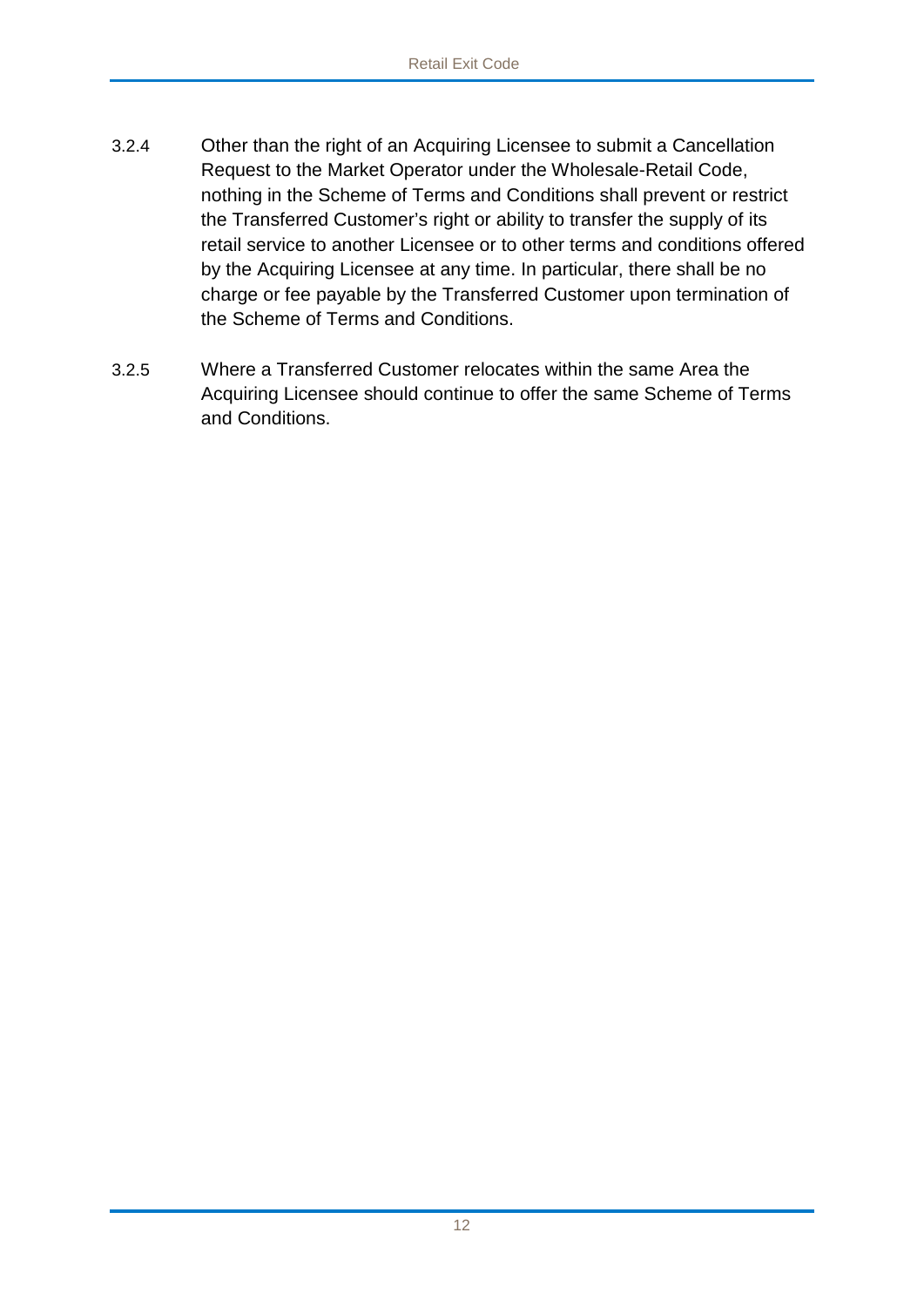## <span id="page-12-0"></span>4. Provisions about Schemes of Terms and Conditions for Eligible Exit Area Customers who are SMEs

#### <span id="page-12-1"></span> $4.1$ Price requirements

- 4.1.1 In making the price terms for a Scheme of Terms and Conditions which applies to Eligible Exit Area Customers who are SMEs but who are not eligible to be supplied pursuant to the Scheme of Terms and Conditions for Transferred Customers, a Licensee shall ensure that the charges payable by the Eligible Exit Area Customer do not exceed the charges that would have been payable on the Exit Date by that Eligible Exit Area Customer had they been supplied by the relevant undertaker pursuant to its Charges Scheme as those charges would have been adjusted each year following the Exit Date by the Permitted Adjustment.
- 4.1.2 The Authority will review the price requirements in section 4.1.1 at the end of the first review of price limits for non-household customers for relevant undertakers after the Go Live Date to determine whether those requirements are necessary or require adjustment.

## <span id="page-12-2"></span> $4.2$ Non Price requirements

- 4.2.1 In making the non-price terms for a Scheme of Terms and Conditions which applies to Eligible Exit Area Customers who are SMEs but who are not eligible to be supplied pursuant to the Scheme of Terms and Conditions for Transferred Customers, a Licensee shall comply with the following principles:
- 4.2.2 the Scheme of Terms and Conditions must be consistent with the Licensee's obligations under its Licence and applicable law.
- 4.2.3 A supply to be made or the services to be provided pursuant to a Scheme of Terms and Conditions may be discontinued only if
	- (a) The Eligible Licensee would be entitled to make a request pursuant to section 61(1ZB) of the 1991 Act; or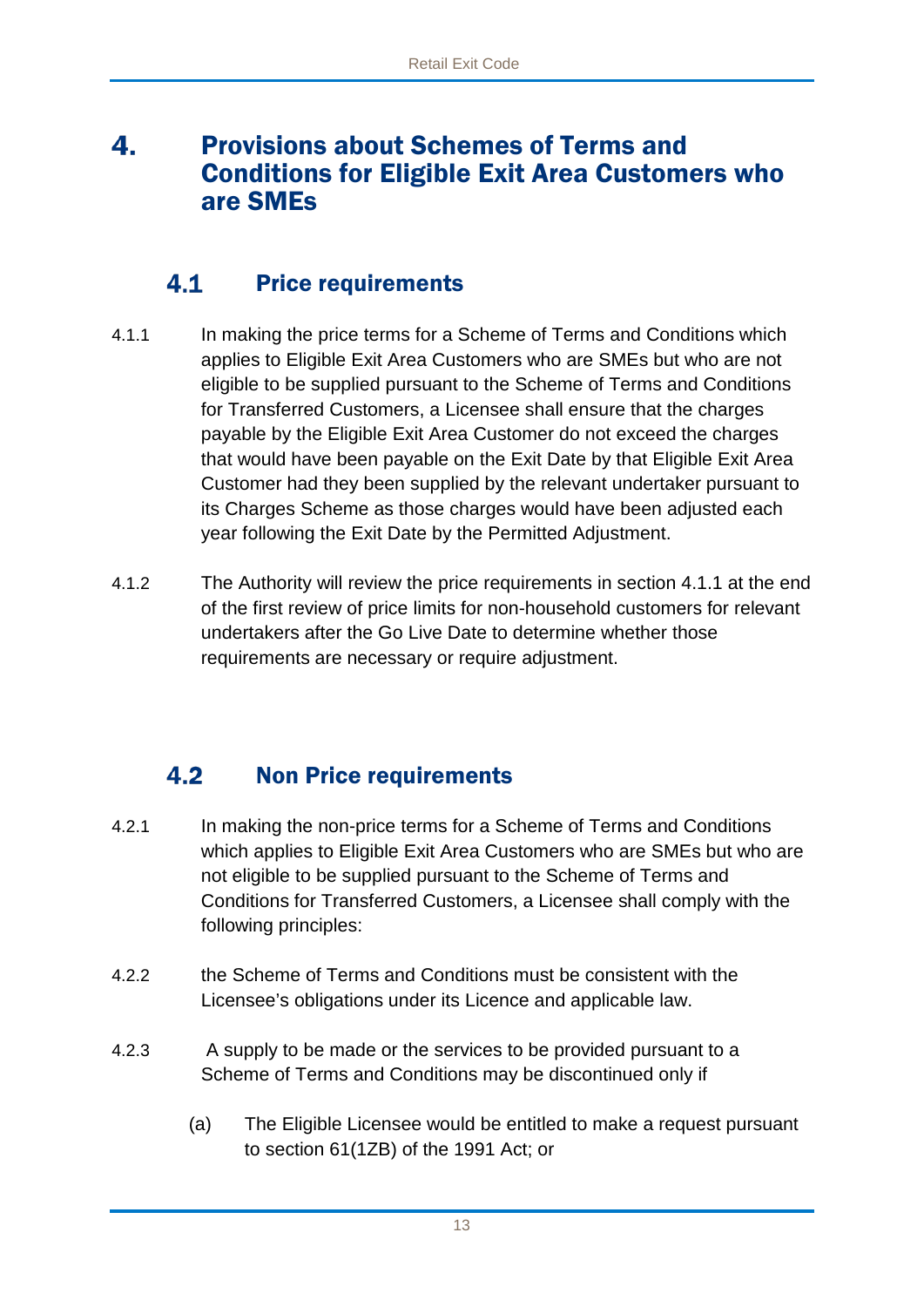- (b) the Eligible Exit Area Customer has consented to or has requested the discontinuance.
- 4.2.4 Other than the right of a Licensee to submit a Cancellation Request to the Market Operator under the Wholesale-Retail Code, nothing in the Scheme of Terms and Conditions shall prevent or restrict the Eligible Exit Area Customer's right or ability to transfer the supply of its retail service to another Licensee or to other terms and conditions offered by the Licensee at any time. In particular, there shall be no charge or fee payable by the Eligible Exit Area Customer upon termination of the Scheme of Terms and Conditions.
- 4.2.5 Where an Eligible Exit Area Customer relocates within the same Area the Licensee should continue to offer the same Scheme of Terms and **Conditions**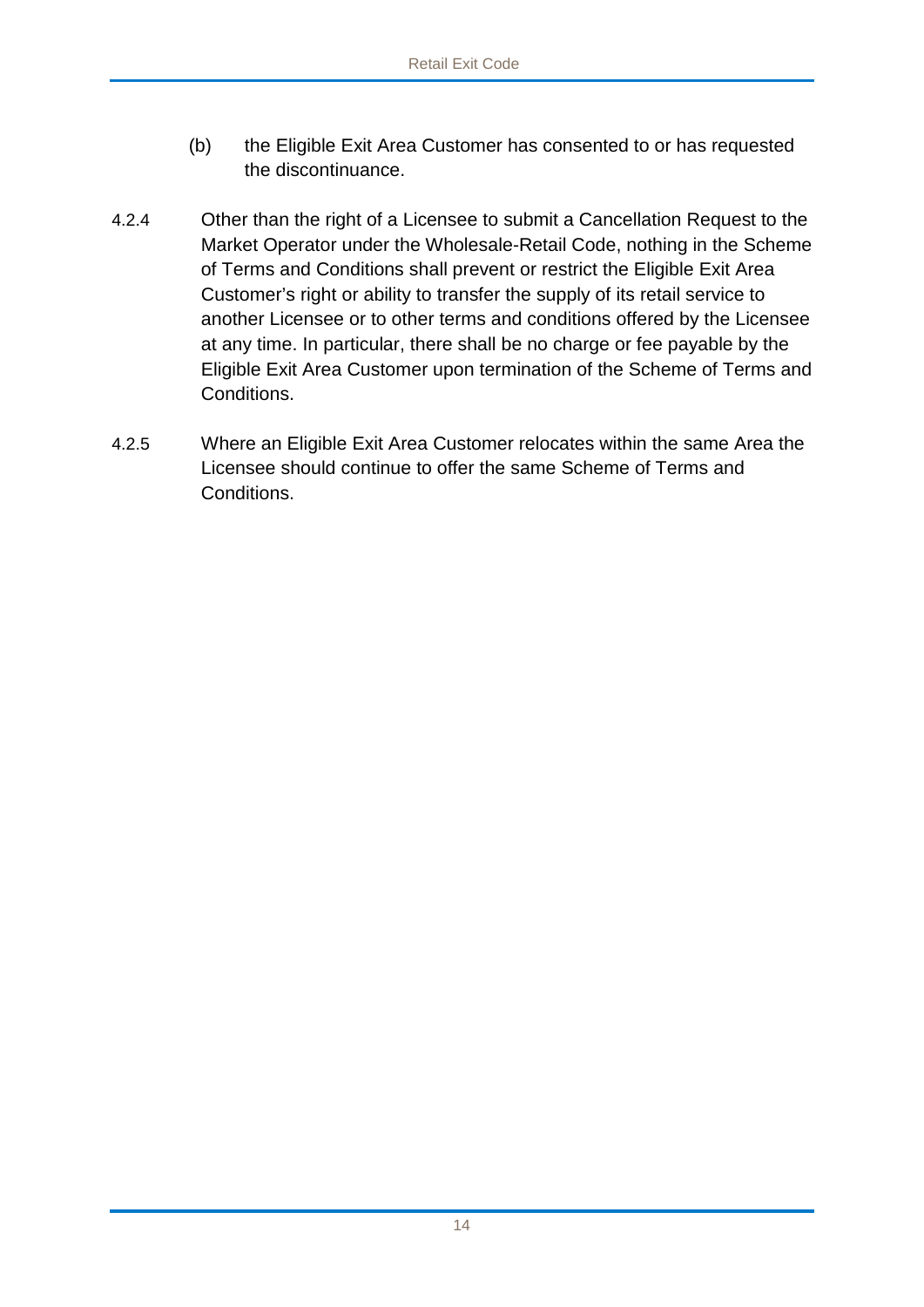## <span id="page-14-0"></span>5. Provisions about Schemes of Terms and Conditions for Eligible Exit Area Customers who are not SMEs

### $5.1$ Price requirements

- <span id="page-14-1"></span>5.1.1 In making the price terms for a Scheme of Terms and Conditions which applies to Eligible Exit Area Customers who are neither SMEs nor eligible to be supplied pursuant to the Scheme of Terms and Conditions for Transferred Customers, a Licensee shall ensure that:
- 5.1.2 the charges payable by the Eligible Exit Area Customer are reasonable; and
- 5.1.3 there is no undue preference shown to and that there is no undue discrimination against any Eligible Exit Area Customer compared with the Licensee's other Non-Household Customers of the same class as the Eligible Exit Area Customer.

## <span id="page-14-2"></span> $5.2$ Non Price requirements

- 5.2.1 In making the non-price terms for a Scheme of Terms and Conditions which applies to Eligible Exit Area Customers who are neither SMEs nor eligible to be supplied pursuant to the Scheme of Terms and Conditions for Transferred Customers, a Licensee shall comply with the following principles:
- 5.2.2 the Scheme of Terms and Conditions must be consistent with the Licensee's obligations under its Licence and applicable law.
- 5.2.3 A supply to be made or the services to be provided pursuant to a Scheme of Terms and Conditions may be discontinued only if
	- (a) The Eligible Licensee would be entitled to make a request pursuant to section 61(1ZB) of the 1991 Act; or
	- (b) the Eligible Exit Area Customer has consented to or has requested the discontinuance.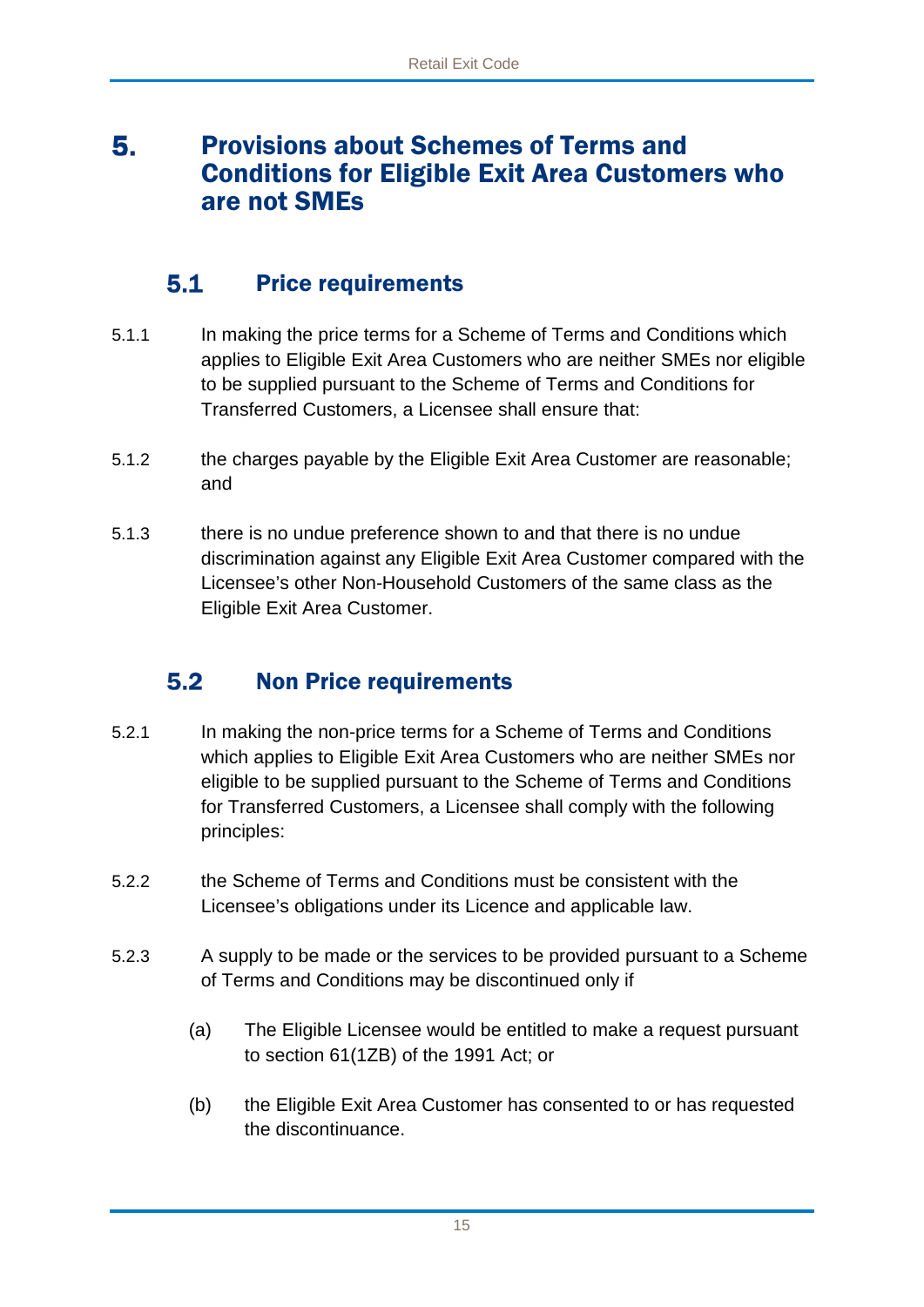- 5.2.4 Other than the right of a Licensee to submit a Cancellation Request to the Market Operator under the Wholesale-Retail Code, nothing in the Scheme of Terms and Conditions shall prevent or restrict the Eligible Exit Area Customer's right or ability to transfer the supply of its retail service to another Licensee or to other terms and conditions offered by the Licensee at any time. In particular, there shall be no charge or fee payable by the Eligible Exit Area Customer upon termination of the Scheme of Terms and Conditions.
- 5.2.5 Where an Eligible Exit Area Customer relocates within the same Area the Licensee should continue to offer the same Scheme of Terms and **Conditions**